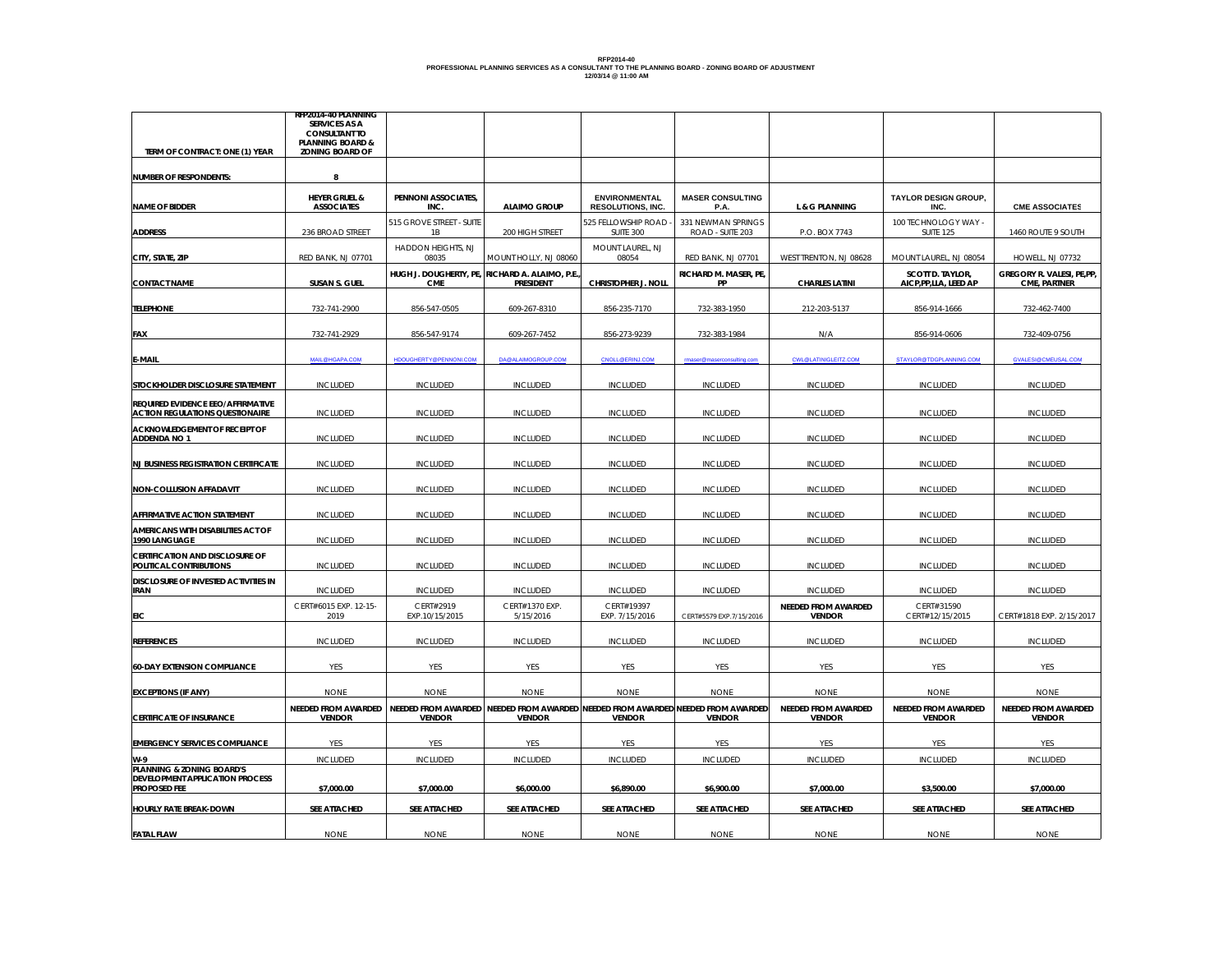| 2015 FEL SCHEDULE MUNICIPAL CUENTS |                                         |                    |  |  |
|------------------------------------|-----------------------------------------|--------------------|--|--|
| PRINCIPALS:                        | SUSAN S. GRUEL                          | \$150 PER HOUR     |  |  |
|                                    | <b>FRED HEYER</b>                       | \$150 PER HOUR     |  |  |
| <b>PRINCIPAL PLANNERS:</b>         |                                         | \$135 PER HOUR     |  |  |
| SENIOR PLANNERS/                   |                                         | \$115-130 PER HOUR |  |  |
| URBAN DESIGNERS.                   |                                         |                    |  |  |
| <b>ASSOCIATE PLANNERS:</b>         |                                         | \$100-110 PER HOUR |  |  |
| ASSISTANT PLANNERS:                |                                         | \$85 - 95 PER HOUR |  |  |
| <b>GRAPHICS:</b>                   | 11번 가르만 할아버지 12 29 21 100 000 1000 1000 | \$60 PER HOUR      |  |  |

NOTE: TRAVEL TIME OR MILEAGE CHARGES ARE NOT BILLED.

 $\sim 10^{-1}$ 

 $\mathcal{L}^{\mathcal{L}}$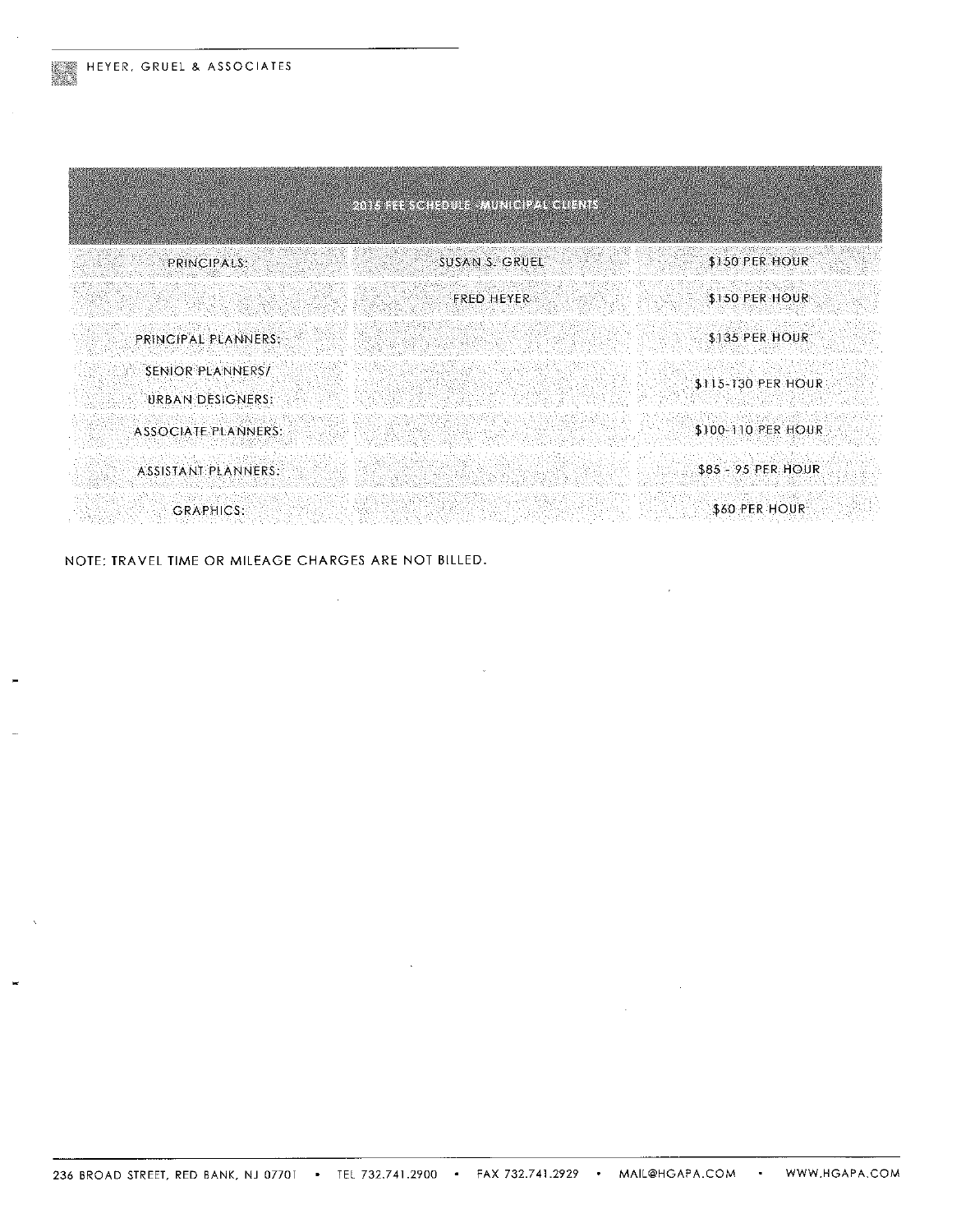#### PROPOSAL FOR PROFESSIONAL PLANNING SERVICES-RFP 2014-40 CONSULTANT TO THE PLANNING BOARD AND ZONING BOARD OF ADJUSTMENT, CITY OF TRENTON

Pennoni Associates, Inc. provides engineering consulting services to its clients in accordance with the terms and conditions of the contract. Compensation will be based on the following schedule of fees and charges unless the contract specifies otherwise.

### **HOURLY FEES FOR PROFESSIONAL & TECHNICAL PERSONNEL**

| <b>LABOR CATEGORY</b>                      | <b>RATES: \$/HOUR</b> |
|--------------------------------------------|-----------------------|
| PLANNING/ZONING BOARD ENGINEER/PLANNER     | \$145.00              |
| PROJECT ENGINEER / PROJECT MANAGER/PLANNER | \$140.00              |
| LICENSED LANDSCAPE ARCHITECT               | \$135.00              |
| <b>PROJECT DESIGNER</b>                    | \$122.00              |
| <b>TECHNICIAN</b>                          | \$100.00              |
| <b>CLERICAL</b>                            | NO CHARGE             |
| <b>MILEAGE</b>                             | \$0.56 Per Mile       |

Rates are valid from January 2015 to January 2016



**Providing Engineering Services Since 1966** www.pennoni.com

PENNONI ASSOCIATES INC. **CONSULTING ENGINEERS**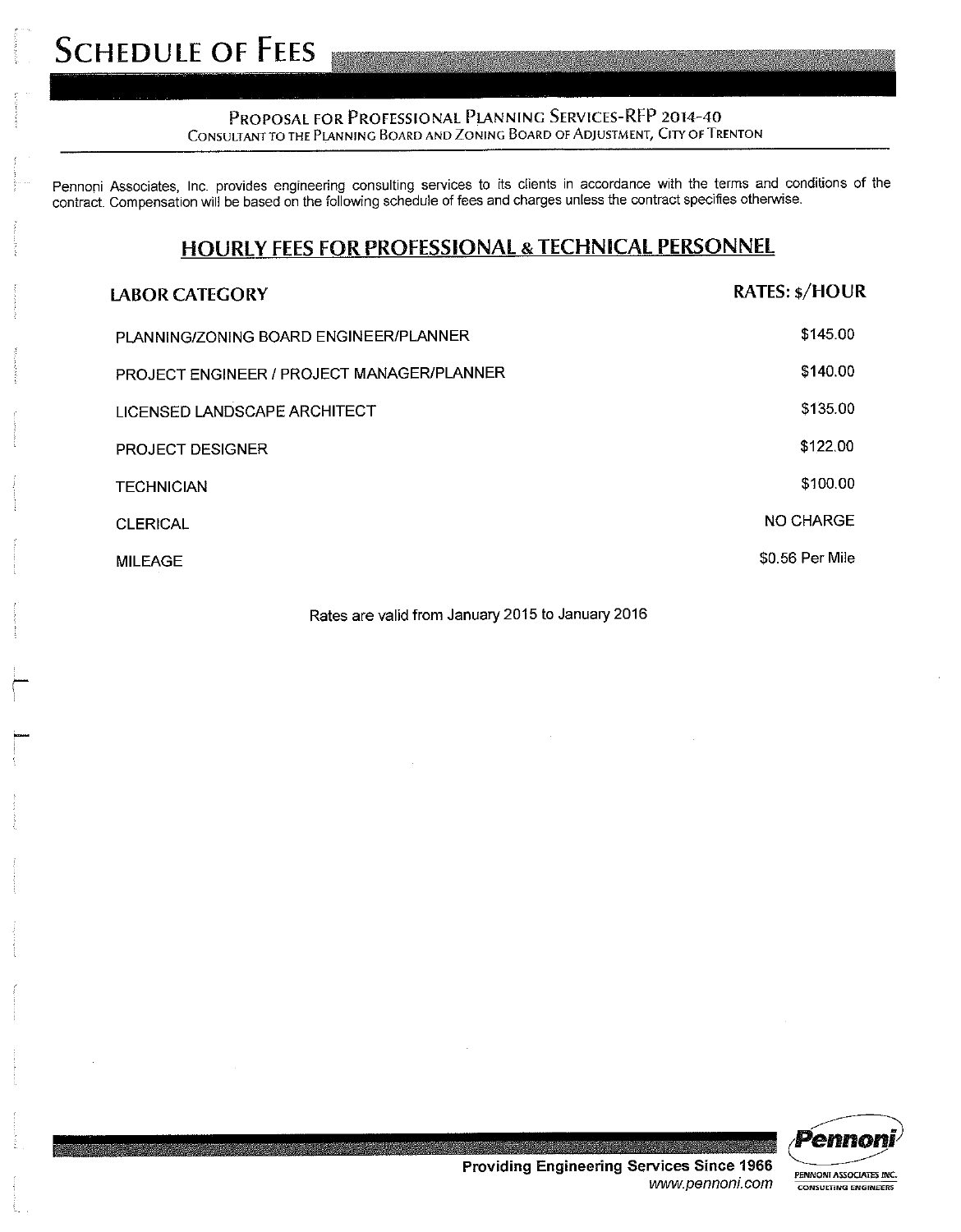### **ATTACHMENT A** FEE STRUCTURE FORM

## NOTE: ONE (1) COPY OF THE PRICE PROPOSAL MUST BE SUBMITTED.

The undersigned hereby submits a price proposal to perform services outlined in the Request for Proposals to Provide Professional Engineering Services as Consultant to the Planning Board and Zoning Board Adjustment

The PROPOSER hereby pledges to deliver the complete Planning Consulting **Responsibilities** required, for the rates and estimated expenses for the Calendar Year 2015 as presented with your submitted rates table.

## Special Report - Planning & Zoning Boards' Development Application Process **Review**

Special Report - Planning and Zoning Board's Development Application Process Proposed fee:

 $\frac{1}{2}$  \$7,000

The undersigned is Corporation). Partnership), or (Individual) under the laws **Example 2015** having its principal office at of the State of Pennsylvania

3001 Market Street, 2nd Floor, Philadelphia, PA 19104

Pennoni Associates Inc. **Company Name** 

23-1683429 Federal I.D. # or Social Security #

515 Grove Street, Suite 1B, Haddon Heights, NJ 08035

Address

Huge Dungfregle

856-547-0505 Telephone Number

856-547-9174 Fax Number

Hugh J. Dougherty, PE, CME

**Type or Print Name** 

11/19/14

Date

HDougherty@pennoni.com

**Email Address** 

RFP2014-40 TO PROVIDE PROFESSIONAL ENGINEERING SERVICES AS CONSULTANT TO THE PLANNING BOARD AND ZONING BOARD OF ADJUSTMENI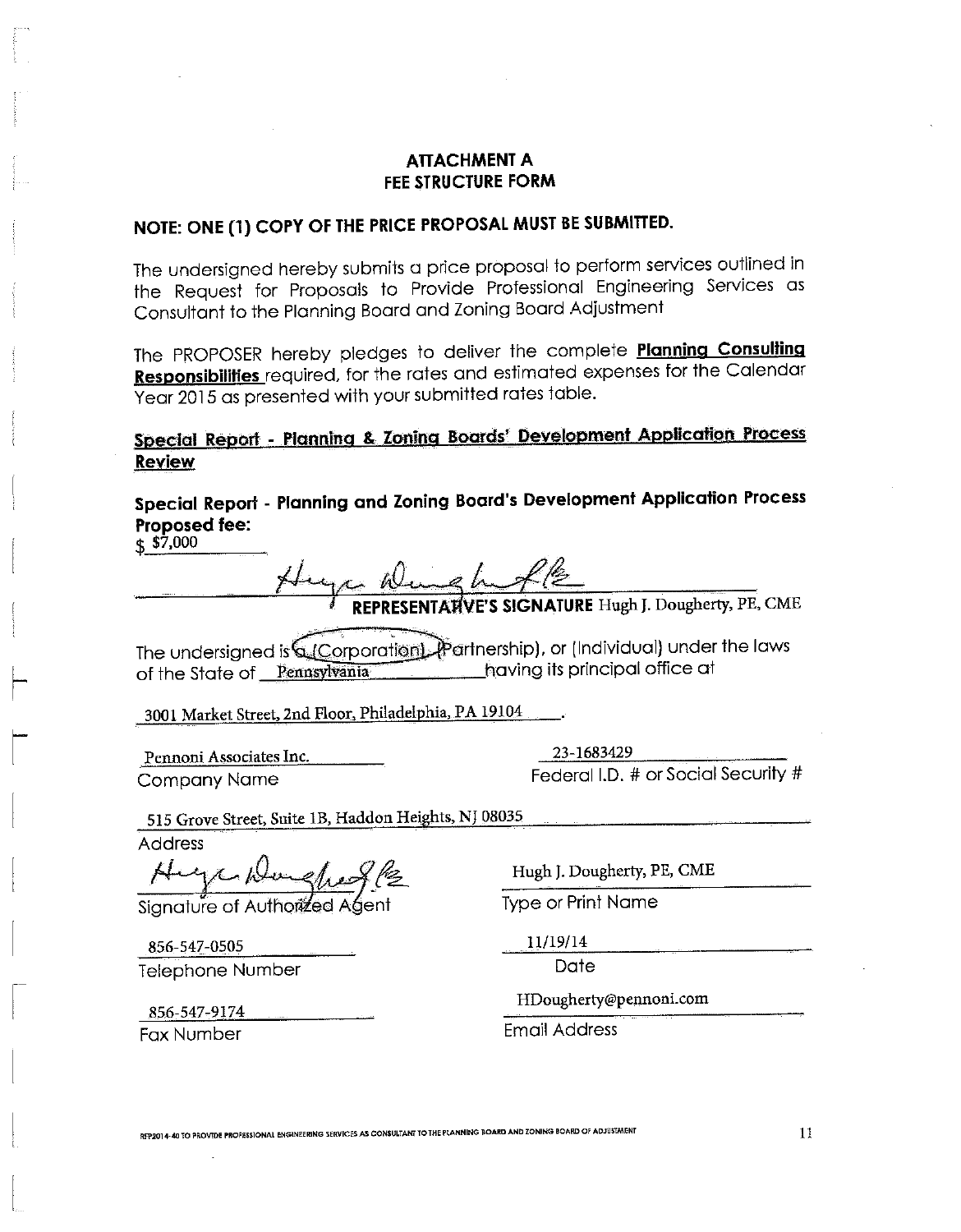

City of Trenton Department of Housing and Economic Development

# **Employee Rate Schedule**

## January 2015

| Professional Category                                                                                                                                                                                                                                                                                                                                                                                         | Hourly Rate |
|---------------------------------------------------------------------------------------------------------------------------------------------------------------------------------------------------------------------------------------------------------------------------------------------------------------------------------------------------------------------------------------------------------------|-------------|
|                                                                                                                                                                                                                                                                                                                                                                                                               |             |
|                                                                                                                                                                                                                                                                                                                                                                                                               |             |
|                                                                                                                                                                                                                                                                                                                                                                                                               |             |
|                                                                                                                                                                                                                                                                                                                                                                                                               |             |
|                                                                                                                                                                                                                                                                                                                                                                                                               |             |
|                                                                                                                                                                                                                                                                                                                                                                                                               |             |
|                                                                                                                                                                                                                                                                                                                                                                                                               |             |
|                                                                                                                                                                                                                                                                                                                                                                                                               |             |
|                                                                                                                                                                                                                                                                                                                                                                                                               |             |
|                                                                                                                                                                                                                                                                                                                                                                                                               |             |
|                                                                                                                                                                                                                                                                                                                                                                                                               |             |
|                                                                                                                                                                                                                                                                                                                                                                                                               |             |
|                                                                                                                                                                                                                                                                                                                                                                                                               |             |
|                                                                                                                                                                                                                                                                                                                                                                                                               |             |
|                                                                                                                                                                                                                                                                                                                                                                                                               |             |
|                                                                                                                                                                                                                                                                                                                                                                                                               |             |
| Mileage charges are based upon IRS approved rates for the current year.<br>Prints, copies and other out-of-pocket expenses are billed at direct cost.<br>AutoCAD billed at \$20 per hour.<br>Robotic Total Station billed at \$40 per hour.<br>Global Positioning System billed at \$60 per hour.<br>Hourly rate in all years subsequent to December 31, 2015 shall be mutually agreed to by<br>both parties. |             |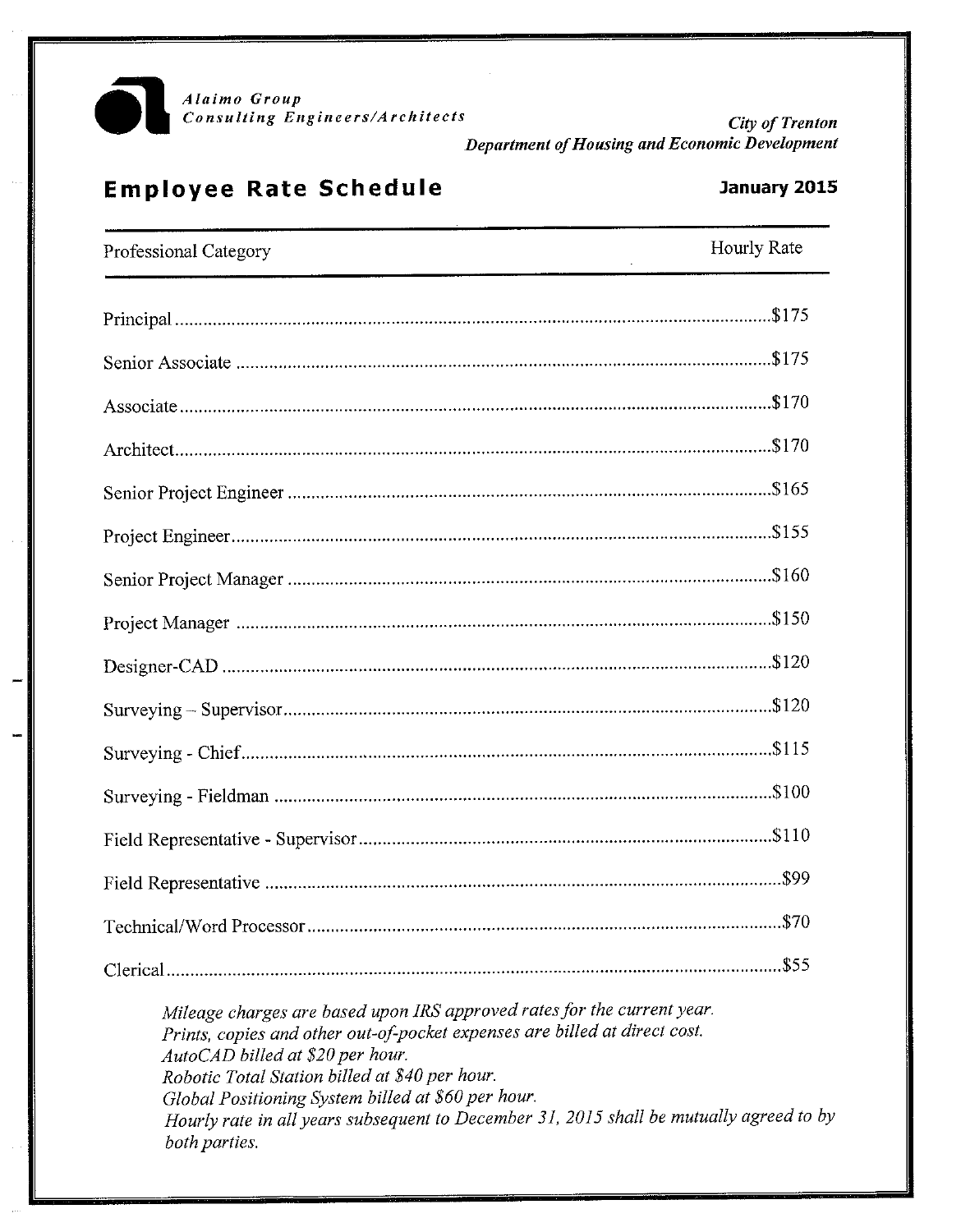

# **2015 SCHEDULE OF HOURLY RATES**

### **Engineering and Planning**

| Principal                         | \$140.00             |
|-----------------------------------|----------------------|
| Licensed Engineer/Project Manager | \$127.00             |
| <b>Licensed Planner</b>           | \$130.00             |
| <b>Planning Assistant</b>         | 80.00<br>\$          |
| <b>LSRP</b>                       | \$150.00             |
| <b>Environmental Specialist</b>   | \$<br>85.00          |
| <b>Engineering Assistant</b>      | \$<br>87.00          |
| Certified Landscape Architect     | \$<br>97.00          |
| <b>Inspecting</b>                 |                      |
| Senior Inspector                  | \$<br>88.00          |
| Junior Inspector                  | $\mathbf S$<br>70.00 |
| <b>Drafting</b>                   |                      |
| <b>CAD</b> Drafter                | \$<br>95.00          |
| <b>Surveying</b>                  |                      |
| <b>Licensed Surveyor</b>          | \$125.00             |
| 2 Man Survey Crew                 | \$155.00             |
| Party Chief                       | \$85.00              |
| Rodman                            | \$70.00              |
|                                   |                      |

No charge for routine photo copying or clerical services. Overhead costs are included the above hourly rates.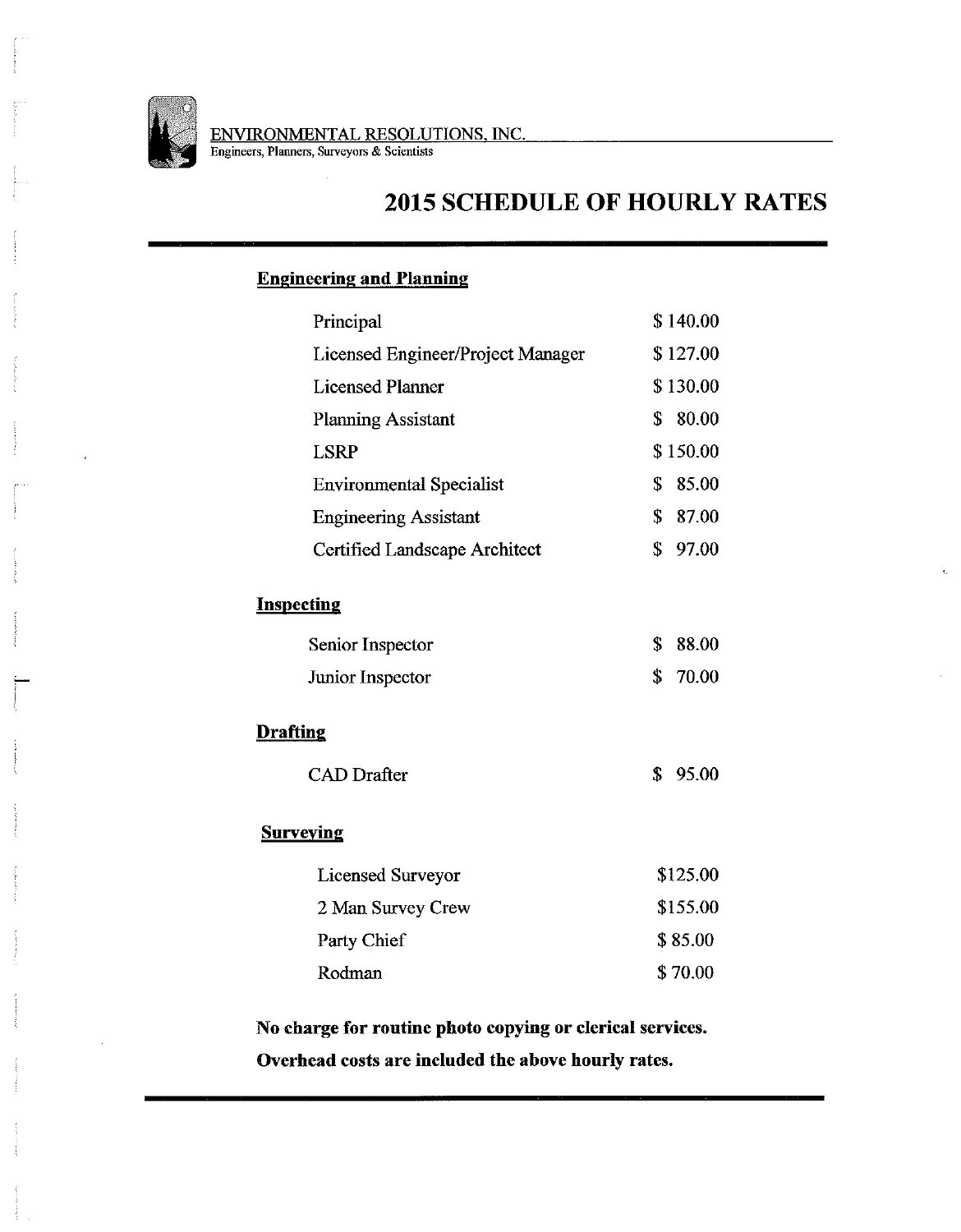



## **2015 RATE SCHEDULE** CITY OF TRENTON, MERCER COUNTY, NJ RATES ARE EFFECTIVE THROUGH DECEMBER 31, 2015

Our professionals provide consulting services in the following disciplines at the hourly rate listed below:

#### **Engineering Services**

- Civil
- · Construction Administration
- · Municipal Services
- · Structural
- Traffic and Transportation
- Wastewater Management
- Water Services
- **Other Technical Services** 
	- Environmental
	- · Regulatory Compliance
	- Grants
	- $\cdot$  GIS
	- Recreation and Landscape Design
	- Planning
	- · Surveying

| TECHNICAL STAFF RATES         |                     |  |  |
|-------------------------------|---------------------|--|--|
| BILLING TITLES                | <b>HOURLY RATES</b> |  |  |
| <b>Project Professional</b>   | 165.00              |  |  |
| Project Manager               | 155.00              |  |  |
| Senior Technical Professional | 140.00              |  |  |
| <b>Project Specialist</b>     | 135.00              |  |  |
| Senior Technical Specialist   | 130.00              |  |  |
| Senior Specialist             | 120.00              |  |  |
| <b>Technical Specialist</b>   | 110.00              |  |  |
| Specialist                    | 100.00              |  |  |
| Senior Data Technician        | 95.00               |  |  |
| Senior Technical Assistant    | 85.00               |  |  |
| Technical Assistant           | 75.00               |  |  |
| Data Technician               | 65.00               |  |  |
| Survey Crew - 2 Man           | 200.00              |  |  |
| Survey Crew - 1 Man           | 170.00              |  |  |
| Expert                        | 225.00              |  |  |
| Sr. LSRP                      | 210.00              |  |  |
| LSRP                          | 180.00              |  |  |
|                               |                     |  |  |

#### **REIMBURSABLE EXPENSES**

| <b>General Expenses</b>         | $Cost + 15%$    |
|---------------------------------|-----------------|
| Mileage Reimbursement*          | 0.56 / Per Mile |
| Travel (Hotel, Airfare, Meals)  | Cost            |
| Printing                        | 2.85/Each       |
| Computer Mylars / Color Plots   | 40.00/Each      |
| <b>Color Copies</b>             | 1.50/Each       |
| Document Binding                | 3.00/Each       |
| Compact Disk CD/DVD             | 45.00/Each      |
| <b>Bulk Printing</b>            | Cost            |
| Sub-Consultants/Sub-Contractors | $Cost + 15%$    |

\* Mileage reimbursement subject to change based upon IRS standard mileage rate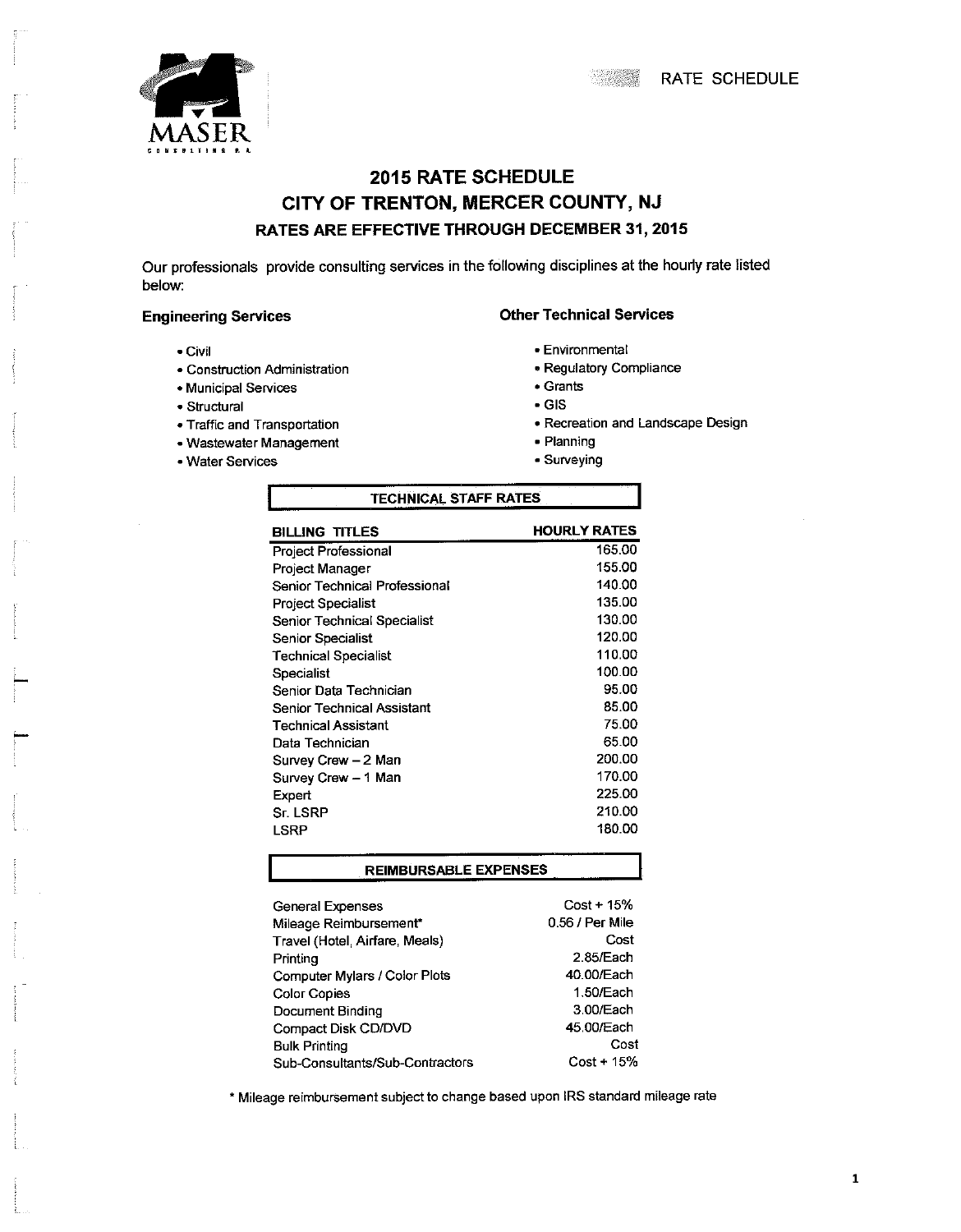

## 2014 Hourly Rates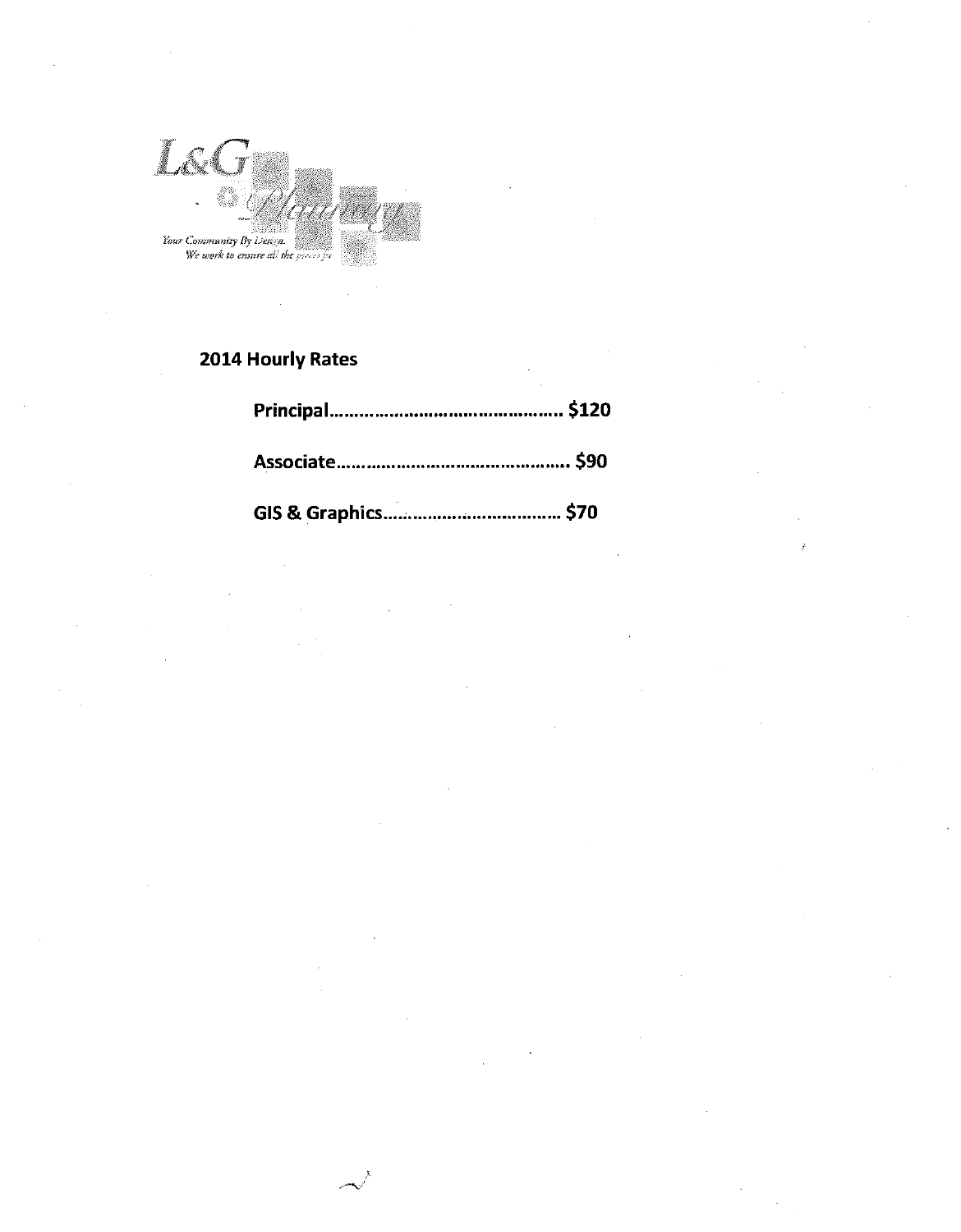# **Planning & Landscape Architecture**

# **Qualifications & Proposal**

- Participate in meetings phone -8 conferences
- Development Ordinance preparation
- Municipal Master Planning
- Housing Plans & COAH Consulting
- **Redevelopment Planning**



Special Report-Planning & Zoning Board development application process review.

We concur with the Division of Planning that the current plan process can be tightened, streamlined and business/developer friendly. There is significant opportunity for improvement relative to the City's procedures and policies as they relate to the land development process. We propose to prepare this report in strict conformance with the City's Request for Proposals.

This scope of work includes up to 6 meetings with City staff, Developers, Board Members and identified stakeholder groups. We will prepare a final report that will identify the deficiencies, and make recommendations as identified to improve the process. Particular attention will be given the procedural requirements identified in the NJ Municipal Land Use Law NJSA 40:55D.

Our experience and knowledge of the City, in concert with our experience with this work in other municipalities will help to make this an effective and streamlined process.

We propose to prepare this report on a time & materials basis in accordance with our schedule of rates. 

# **Project Fees**

We propose to perform the above application-related services on a time and materials basis, based upon the actual hours worked at the hourly rates below. For development projects funded by Developer Escrow accounts, our billing and fees will comply with the applicable requirements of the State Escrow Law. TDG does not charge a flat fee for Board meeting attendance.

Written proposals can be prepared on a project basis, as requested by the Municipality.

### **2015 HOURLY RATE SCHEDULE**

| <b>Graphic Artist</b>                                                              |          |
|------------------------------------------------------------------------------------|----------|
| Junior Planner/ Landscape Architect (Unlicensed)                                   | .\$88.00 |
| Senior Planner/ Landscape Architect (Licensed)                                     | \$122.00 |
| Senior Project Landscape Architect- (Amy B. Cieslewicz, LLA, Steven Lennon, LLA)   | \$130.00 |
| <b>Expert Testimony/Trial/Hearing</b>                                              | \$162.00 |
| Principal- (Michelle M. Taylor, AICP, PP; Scott D. Taylor, LLA, AICP, PP; LEED AP) | \$146.00 |

# **Taylor Design Group, Inc.**